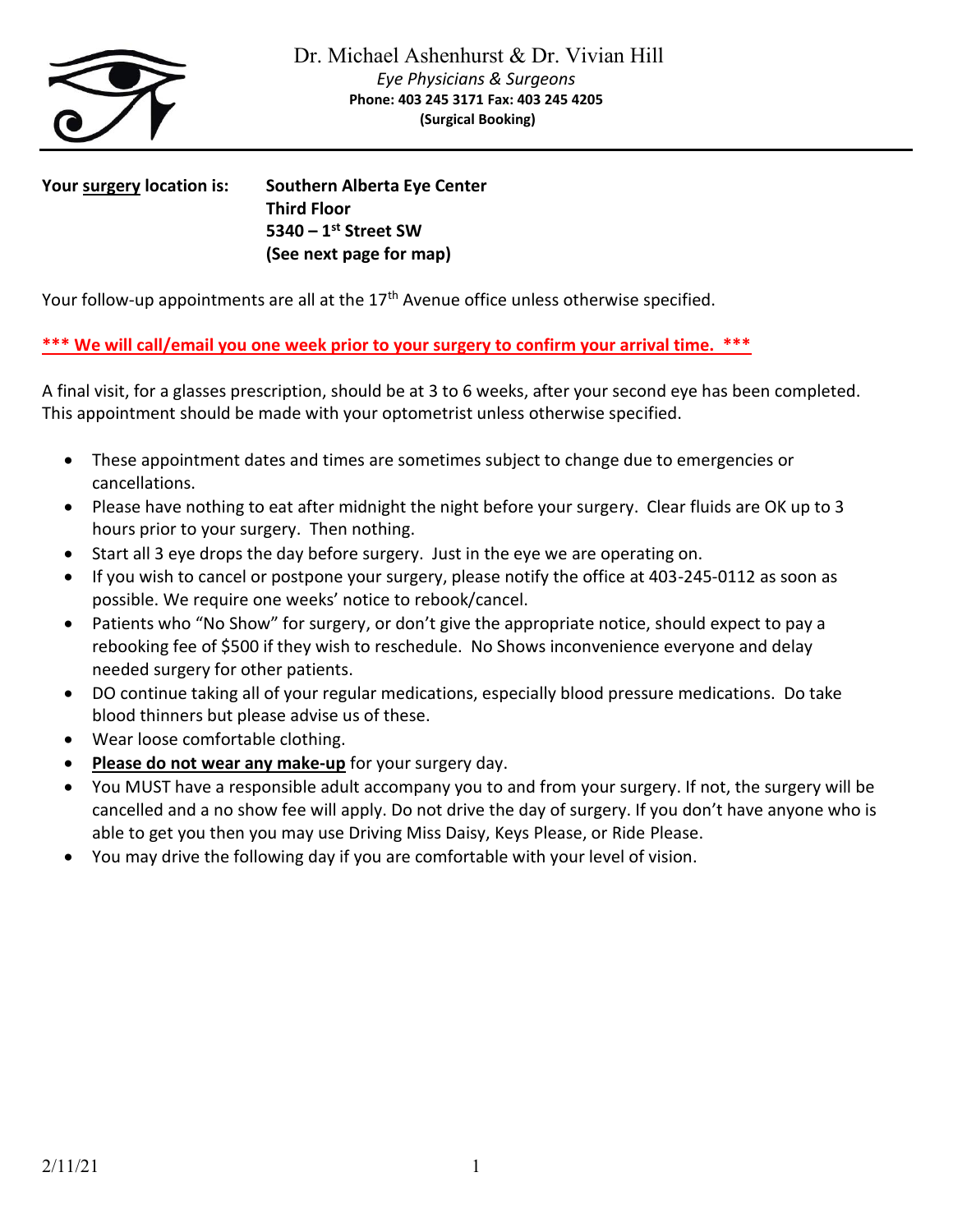# **Southern Alberta Eye Center Third Floor, 5340, 1st ST SW, Calgary, AB, T2H 0C8**

The easiest way to get to the surgical center is to turn East onto 53rd Avenue SW off of Macleod trail. Follow this road to the end and you will come to a T-junction. The building is white and says the Southern Alberta Eye Center at the top. Paid parking is located at the back of the building. Please proceed to the third floor to check in.

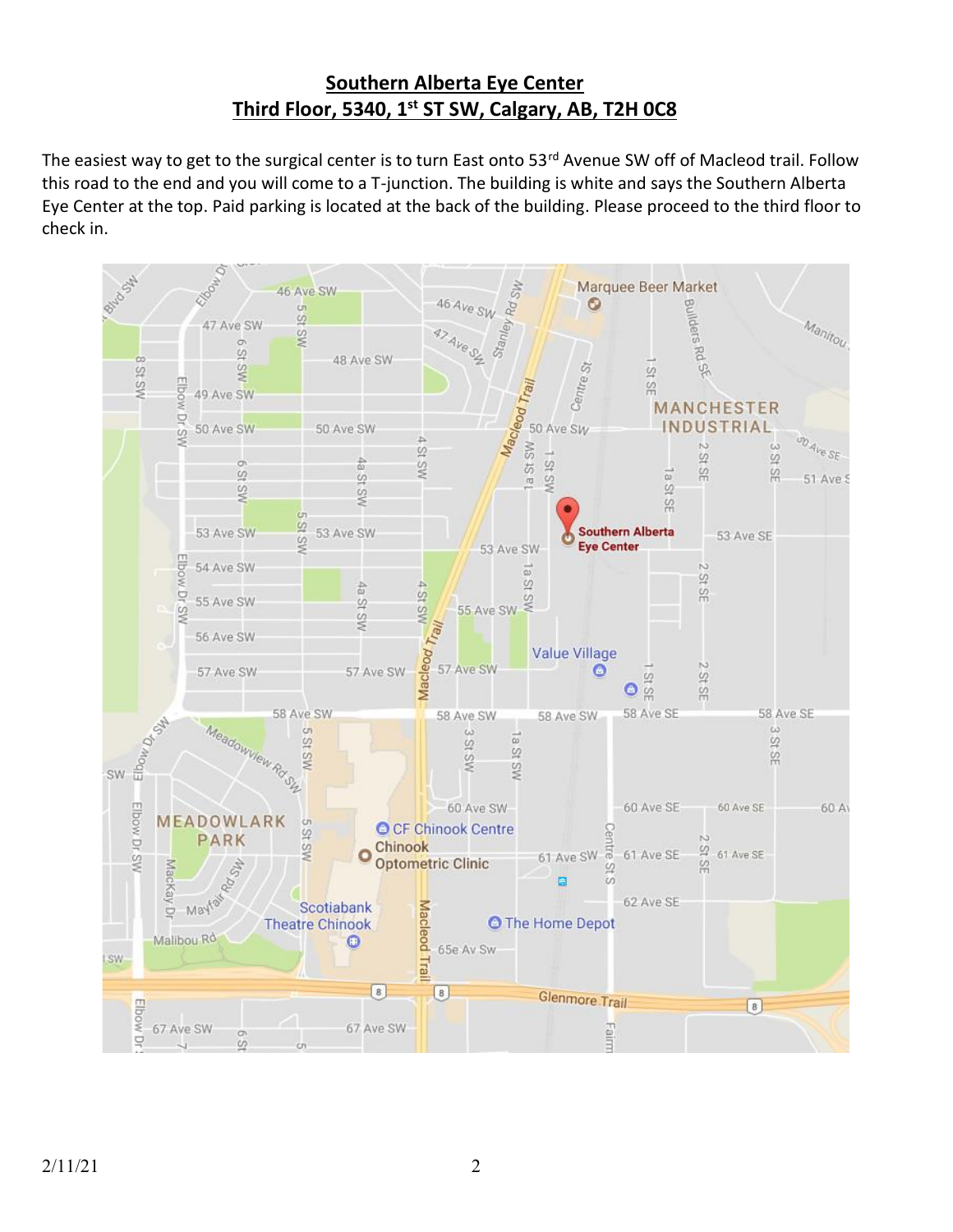#### **INFORMATION FOR CATARACT SURGERY**----**BASIC EYE ANATOMY:**



#### **WHAT IS A CATARACT?**

When the natural lens of the eye loses its usual transparency; this is called a cataract. Cataracts cause blurring of vision, distortion and glare. Cataracts can also change your eyeglass prescription. New glasses may temporarily help the vision in patients with cataracts.

Common symptoms of a cataract:

- Painless blurring of vision
- Glare and light sensitivity
- Poor night vision...especially driving
- Doubling of vision in one eye
- Fading or yellowing of colors
- Needing brighter light to read

#### A cataract is not:

- A film over the eye
- Spread from one eye to the other
- Caused by overusing the eyes
- A cause of irreversible blindness

The lens of your eye functions very much like the lens in a camera and focuses incoming light rays onto the retina. The lens is contained in a very thin membranous bag called the capsule. The capsule is held in place by tiny filaments called the zonules. The retina acts much like a film in a camera by gathering the visual information and sending it to the brain. The lens must be clear and have the correct power to focus images on the retina.

#### **WHAT CAUSES CATARACTS?**

Cataract formation is part of the normal aging process. The formation of cataracts may be accelerated by factors such as ultraviolet light exposure, smoking, laser eye surgery, diabetes and steroid containing medications. Sometimes infants are born with cataracts called "congenital cataracts". Trauma to the eye can also cause a cataract in a previously normal eye. There is no current medical therapy such as eye drops or diets available to prevent or treat cataracts. Fortunately, cataract surgery has a high success rate.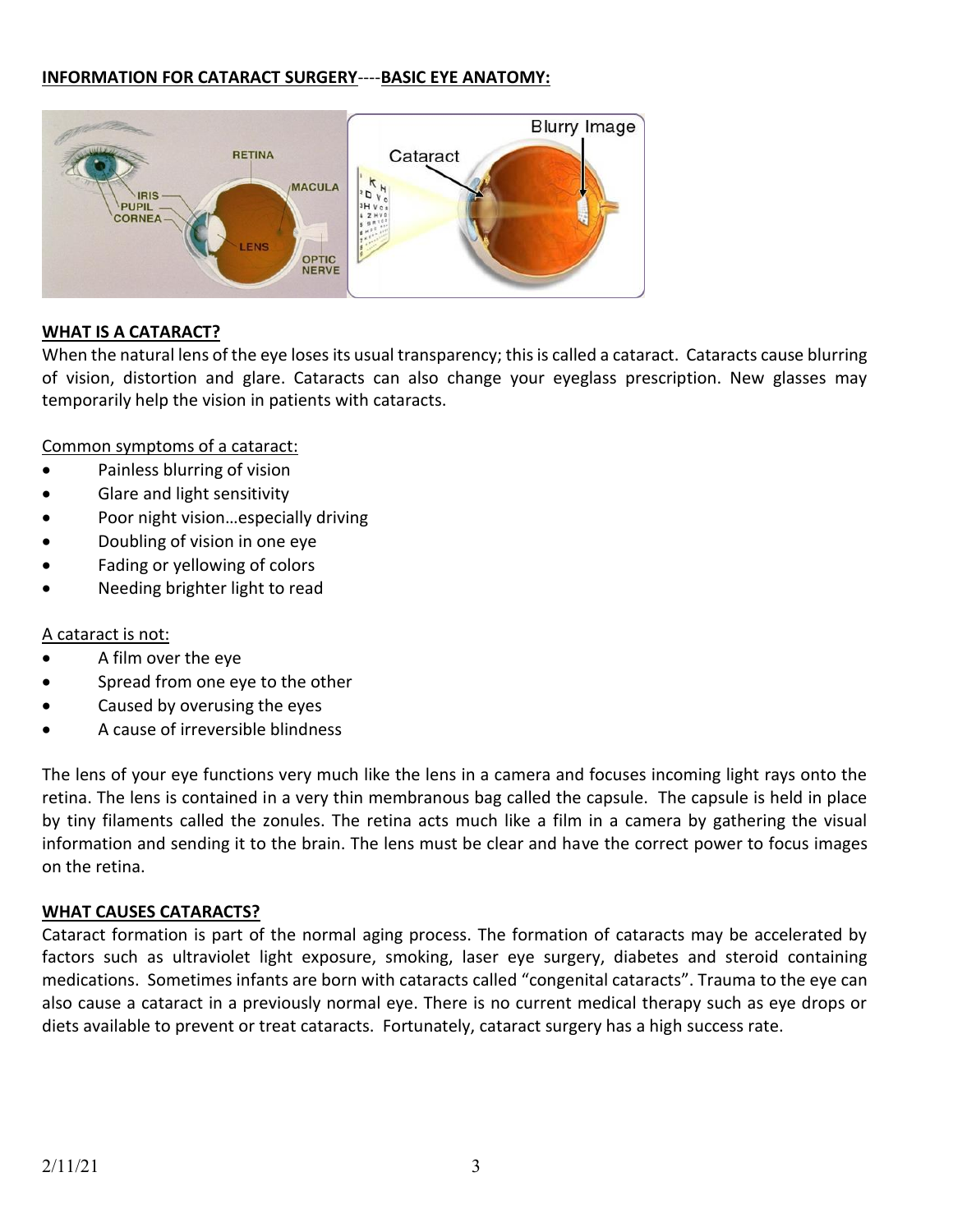#### **WHEN SHOULD CATARACTS BE REMOVED?**

The decision to remove cataracts is made when the blurring becomes significantly symptomatic and when surgery would be expected to improve the vision.

Based on your symptoms you and your ophthalmologist should decide together when surgery is appropriate. It is not true that cataracts need to be "ripe" before they can be removed. Cataract surgery can be performed when your visual needs require it. Sometimes it is medically necessary to remove cataracts for the overall health of your eyes. You must decide if you can see well enough to do your job, enjoy hobbies and activities, drive safely\*, read or watch TV in comfort.

\*Driving standards exist as to the MINIMUM visual acuity required (20/40 in one eye), but you may not feel comfortable driving even if you have this vision.

#### **HOW IS CATARACT SURGERY PERFORMED?**

Cataract surgery is usually done as an outpatient procedure at a surgical clinic under topical anesthetic (drops). You must be able to co-operate fully with your surgeon during the procedure if topical anesthetic is used. Please request a local needle anesthetic if you feel you will be unable to hold your eye steady, relax your eyelids open or are very nervous about your eyes and the procedure.

Dilating eye drops are placed in the eye by a technician approximately  $\frac{1}{2}$  hour before the surgery. Using a microscope for magnification, a small hole is made in the eye and an ultrasound probe is used to break up the cataract into tiny fragments. These fragments are then vacuumed out of the eye leaving behind the thin clear lens capsule. An **artificial intraocular lens implant (IOL)** is then placed in the capsule.

#### **REFRACTIVE ERRORS:**

A refractive error means that the eye does not focus light sharply on the retina and the image that is seen is blurred. Refractive errors include myopia "near-sighted", hyperopia "far-sighted" and astigmatism (Warping of the corneal surface). Refractive errors are treated with either glasses, contact lenses, corneal or implant surgery.

#### **EYE MEASURMENTS**

There are two ways to measure eyes for IOL power, ultrasound (A-scan), and laser (IOL Master). We sometimes need to perform and compare both these methods for the most accurate results possible. The accuracy of both tests is affected by patient co-operation.

Eye measurements will take about an hour. Your co-operation is essential to obtain accurate measurements. The IOL Master uses advanced laser technology to precisely measure the eye prior to cataract surgery.

Previous refractive surgery such as Lasik, RK or PRK can seriously affect the measurements for implants. Please let us know if you have ever had this type of refractive surgery.

Contact lenses cannot be worn for testing. If you use hard/gas permeable lenses, these need to be removed for one week before testing to gain accurate readings. Soft lenses need to be removed 24 hours prior.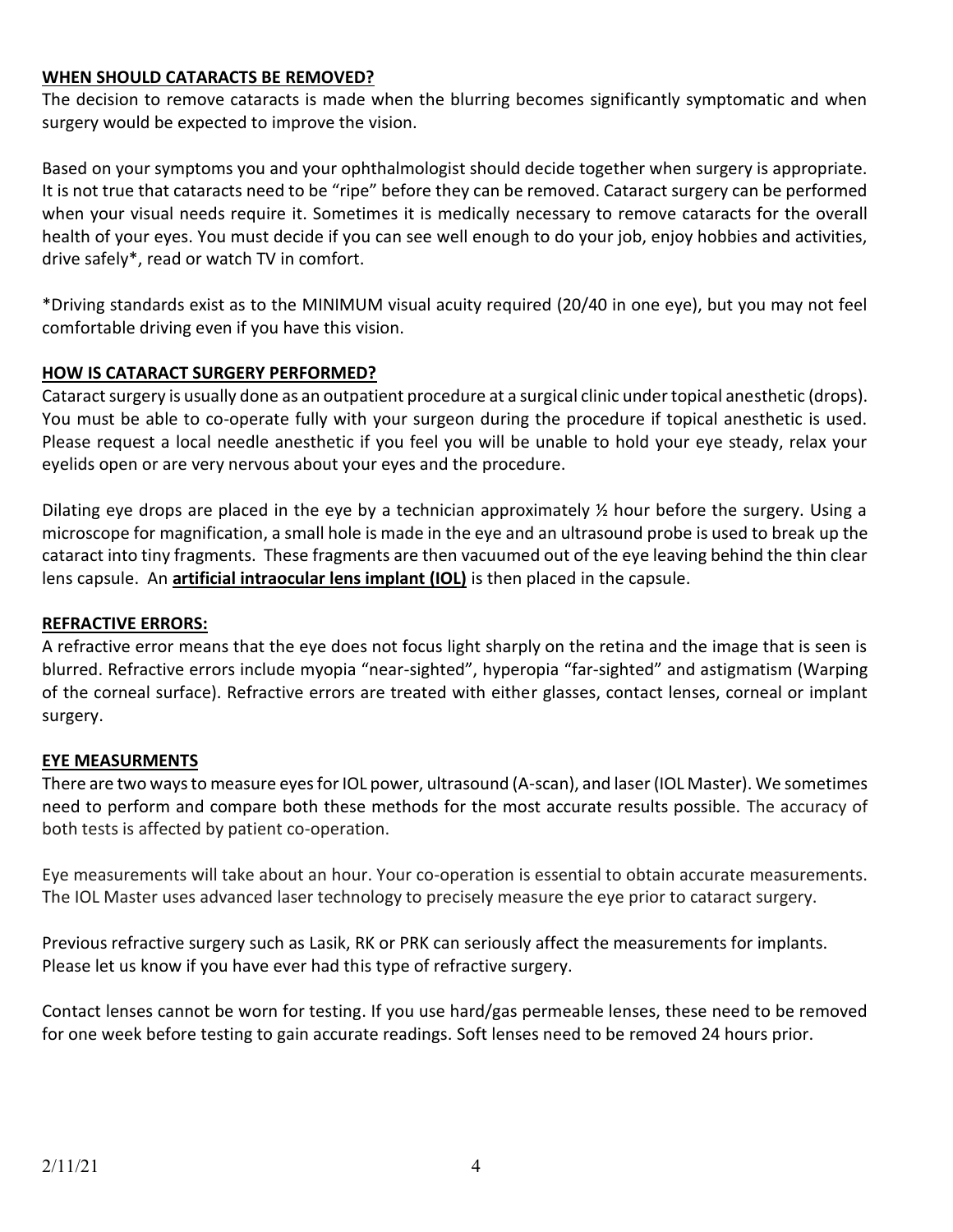#### **HOW DO WE SELECT LENS IMPLANTS (IOLS)?**

#### **Standard IOL's**

These are designed to correct vision at ONE distance. Simple myopia and hyperopia can be corrected with standard IOL's. Using present technology we are able to reliably achieve this goal within one diopter 95% of the time.

Usually focus for distance vision is chosen and reading glasses are worn when needed. Sometimes focus for near is chosen and distance glasses are worn. The lenses covered by Alberta Health are high quality injectable lenses. These lenses do not correct all postoperative refractive concerns.

#### **Premium Lens calculations**

Premium IOL's offer more post-operative refractive options as outlined below. The costs of these lenses vary according to the manufacturer and clinic providing the implant. Alberta Health Care funds the cost of the standard high quality foldable IOL and will credit this amount to you if you select a premium IOL (we have already subtracted this amount from the prices). Unfortunately for non-Albertan's, some other provinces do not even cover the cost of a foldable IOL and patients are required to pay for these. There is no GST for IOL implants.

With all upgraded lenses, there are extra charges involved above the cost of the lenses. These charges cover preoperative patient counselling, corneal mapping, corneal vector assessment, administration fees, online calculations, pre-operative markings, and intra-operative adjustments, as well as postoperative presbyopia management. We have included the charges in all lens prices below.

#### **Alcon® Toric™ Lenses**

Corneal astigmatism is a condition where the cornea is warped causing blurring of vision.

Standard IOL's do not correct corneal astigmatism. Toric™ IOL's may be implanted at the time of routine cataract surgery instead of the standard IOL. Presently Alberta Health Care does not cover the cost of this lens and the additional assessment. Simple reading glasses will still be required.

Toric™ lenses are designed to reduce astigmatism significantly BUT may not ELIMINATE all astigmatism. You will not benefit from a Toric™ lens if you do not have astigmatism. If you have a scarred or thinned cornea the Toric™ lens may not help your vision as much.

The cost of these lenses is \$948.50 for one eye and \$1,897 for two eyes.

#### **Alcon® PanOptix ™ Trifocal lens**

The Alcon® PanOptix ™ is a new Trifocal lens, providing correction for near (20cm), intermediate (40cm), and distance (100cm+). It was designed to create higher clarity of correction at functional distances without glasses. Eg. Looking at your phone, reading a book, working on the computer, or watching TV.

However, no guarantee can be made and you may still require reading glasses for fine print. We find this lens is clearer for near vision, such as using a cell phone.

There can be some halos around lights at night, specifically when driving. This can take around 6 months to settle, but will never completely go away.

This lens also has a Toric counterpart to correct astigmatism.

Alcon® PanOptix ™ is \$1,827.50 for one eye and \$3,655 for two eyes.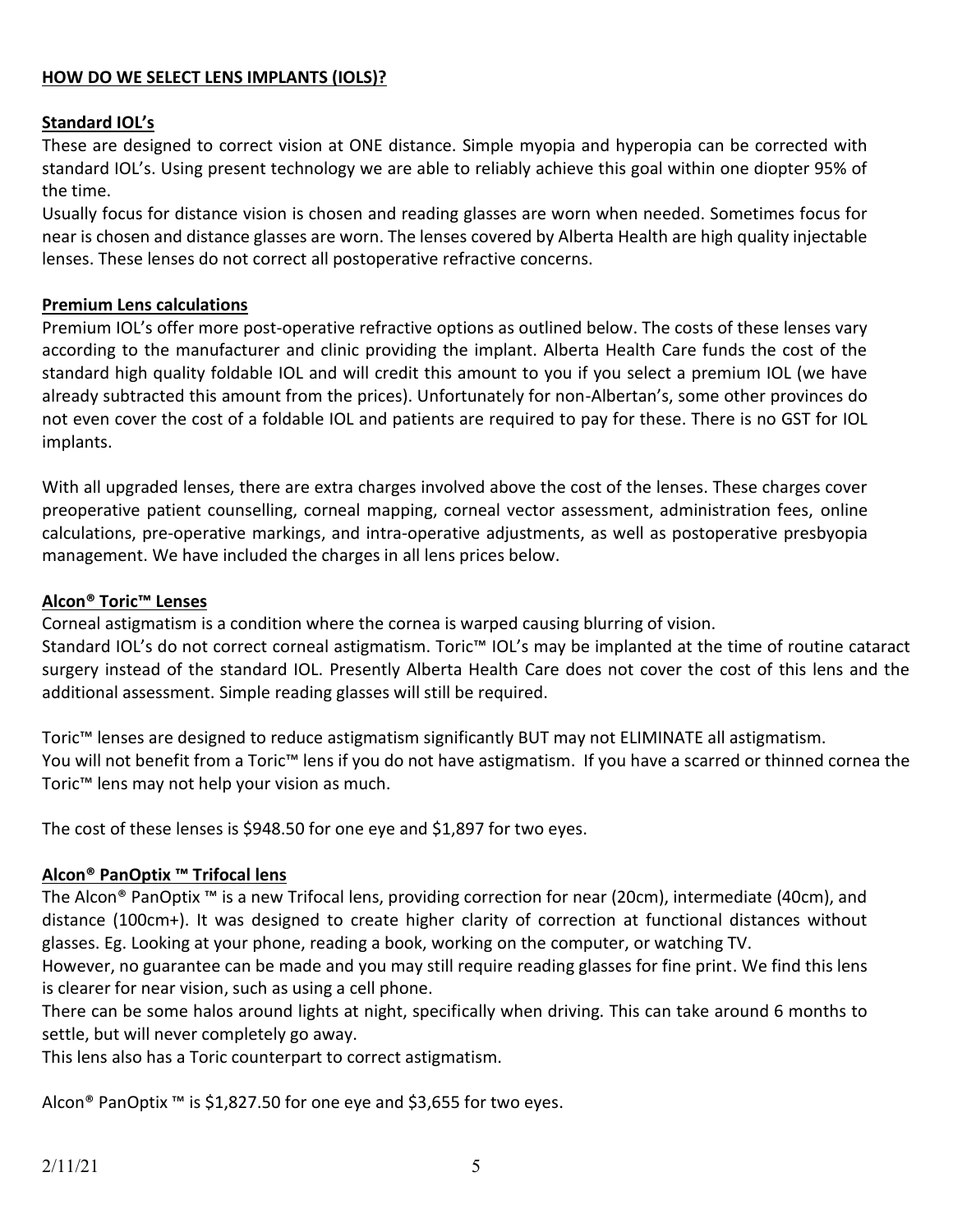Alcon® PanOptix Toric™ is \$2,032.50 for one eye and \$4,065 for two eyes.

## **Bausch + Lomb Finevision ™ Trifocal lens**

The Bausch + Lomb is another trifocal lens correcting for distance, intermediate, and near vision. It features a patented innovative trifocal structure designed to significantly improve performance for intermediate vision. We find this lens is better suited for patient who use computers regularly.

There can be some halos around lights that can take a few months to settle down, but these will never completely go away.

You may need reading glasses for fine print after surgery.

Bausch + Lomb Finevision™ is \$1,527.50 for one eye and \$3,055 for two eyes

Bausch + Lomb Finevision Toric™ is \$1,707.50 for one eye and \$3,415 for two eyes

#### **Payments of lenses are due at least two weeksin advance. We accept payment through Visa and Mastercard (credit card payments carry a 2% transaction fee), Debit, Cash, and certified cheque.**

#### **COMPLICATIONS**

As with any kind of surgery, there are RISKS associated with this procedure. Fortunately, these are rare. The least common is loss of the eye.

## **Flomax™**

Certain medications that reduce bladder neck spasm and help urination can have serious effects on the eye during cataract surgery. The most frequent offender is **FLOMAXTM.** This medication causes poor pupil dilation and a floppy iris during surgery that can interfere with the surgeon's ability to remove the cataract and significantly increase the likelihood of intraoperative complications. Please let us know if you are currently on this type of medication or if you have EVER taken it. Certain special precautions must be taken before and during the surgery.

#### **Capsule Rupture**

Rupture of the delicate capsule can occur in some eyes. This can result in the need for a second surgery and may make it impossible to implant the desired IOL.

#### **Infection**

Infection in the eye after surgery can be the most serious complication and can result in total blindness and loss of the eye. (0.1% risk) Symptoms include **pain** and **increasingly blurry vision**. The most common time to develop an infection is between 2 and 7 days after surgery. **Infections are treatable in most cases but MUST be brought to our attention RIGHT AWAY for the best possible outcome.**

#### **Refractive errors:**

Despite our best efforts significant myopia, hyperopia or astigmatism may exist following cataract surgery. This may be corrected with glasses, contact lenses, and refractive surgery or may require IOL exchange. Differences in the post-operative lens power between both eyes may be particularly difficult to tolerate even with glasses and may require IOL exchange. IOL exchange is a separate surgical procedure and carries with it significant risks.

#### **Double vision:**

Cataract surgery may cause temporary double vision (around 10% of people will get this). In less than 1% of cases double vision will be permanent. It may then require prism glasses or muscle surgery to correct the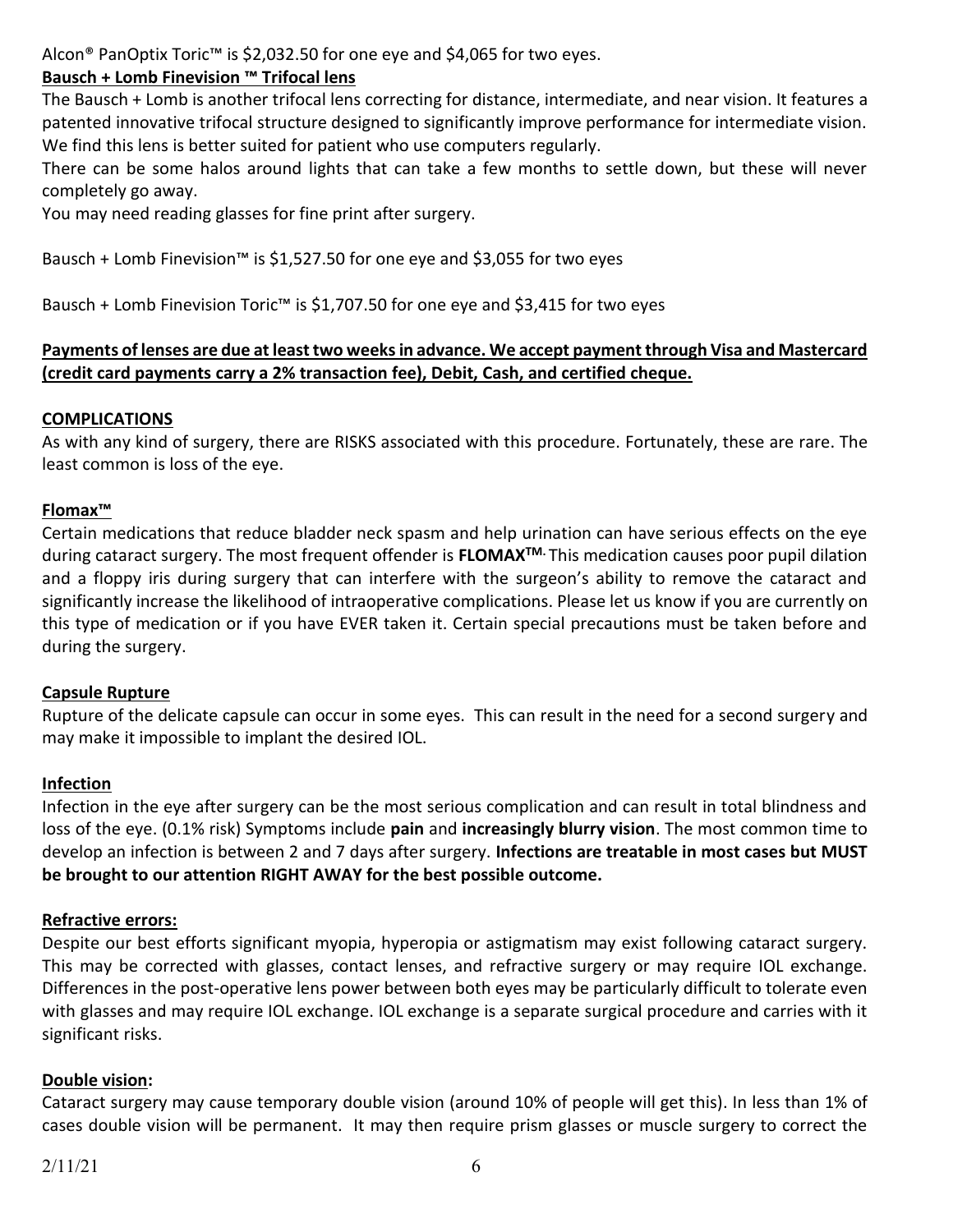double vision. Anesthesia with topical drops/gels rather than a needle is much less likely to cause double vision

### **Corneal swelling**

Corneal swelling and astigmatism can reduce vision after surgery. The swelling is usually temporary (lasting several days up to several weeks) but some people are prone to prolonged or permanent swelling.

## **Ptosis (droopy eyelid):**

The upper eyelid has a delicate tendon that may be stretched as a result of any eye surgery. Patients who have previously weakened this muscle by minor injury such as prolonged contact lens wear may be at increased risk. Postoperative ptosis will sometimes improve spontaneously but often requires an eyelid "tuck" procedure, which is performed under local anesthetic. Ptosis will occur in about 1% of patients.

## **Secondary cataract**:

One of the most common complications is the formation of scar tissue on the capsule behind the artificial lens. This is called a "secondary" cataract and is sometimes referred to erroneously as the cataract "growing back". A routine laser treatment called a "YAG Capsulotomy" easily treats this capsule opacification. This laser treatment is painless, quick and required in about 25% of patients. It carries with it a small risk of eye pressure rise and retinal detachment.

## **Pressure rises:**

It is not unusual for the pressure in the eye to rise after surgery, resulting in some discomfort. This is usually temporary and may require medication on a short-term basis. Pressure problems are more frequent in patients with glaucoma or in patients who are prone to glaucoma.

## **Retinal disease:**

Retinal detachment can be associated with cataract surgery and cause severe visual loss (1% risk). The symptoms of a retinal detachment are floating dots, flashing lights and a curtain of vision loss approaching from the outside into the central vision. Retinal detachment should be treated as soon as possible.

Retinal swelling may reduce vision after cataract surgery (macular edema). This may require additional tests on the eye, eye drops, oral medications or rarely injections of medication into or around the eye.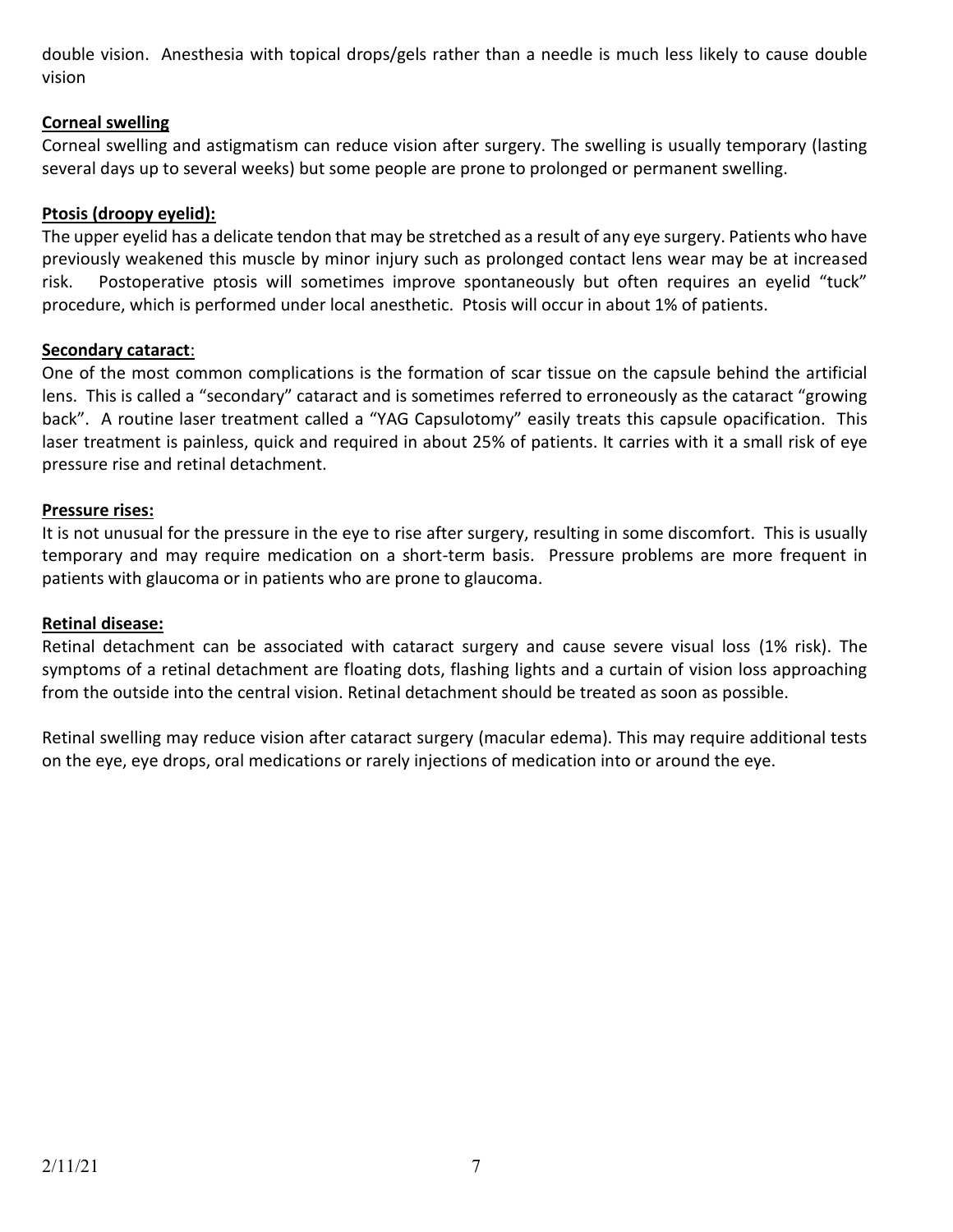#### **EYE DROPS**

## **VIGAMOX, PRED FORTE, NEVANAC**



**VIGAMOX** 





**NEVANAC** 

## Start ALL DROPS one day before your surgery

Instill drops in operated eye four times daily. Continue these drops the morning of your surgery.

## The VIGAMOX, PRED FORTE and NEVANAC are taken for one week.

## **HOW TO INSTILL DROPS**

- . Pull your lower lid down with one hand, forming a "pouch". Look up
- Put one drop of medicine in the pouch. Try not to touch the tip of the bottle to your eyelid, eyelashes, or any other place.
- . Close your eyes for one full minute after each drop.
- . Wait for five minutes between each drop.
- . If the above is difficult, lie on the bed and repeat the above instructions while looking up at the dropper.
- . The PRED FORTE bottle should be shaken prior to use.
- . It is okay to put in another drop if you think you missed the first time.

#### **PRE-OPERATIVE DROPS**

• Use all three drops (Vigamox/Nevenac/ Pred Forte) one drop of each, four times a day, the day prior to surgery in the eye to be operated on. Wait 5 minutes between each drop.

#### **POST-OPERATIVE DROPS**

- On the day of your surgery, before you go to the surgical center, do one drop of each.
- When you get home after your surgery, Use the Vigamox EVERY HOUR until bedtime. Use the Pred Forte and Nevenac, one drop of each, four times on the day of surgery.
- The day after your surgery, (Usually Wednesday), use all three drops Vigamox/Nevenac/ Pred Forte four times a day. Wait 5 minutes between each drop. Continue Vigamox until the bottle is empty. The Pred Forte and Nevanac are used until otherwise ordered by your surgeon.
- Use extra drops if your eye is uncomfortable or if you think you may have missed the eye.
- Get a new set of drops for the second eye surgery (if applicable). You should have automatically been given refills on your prescription.